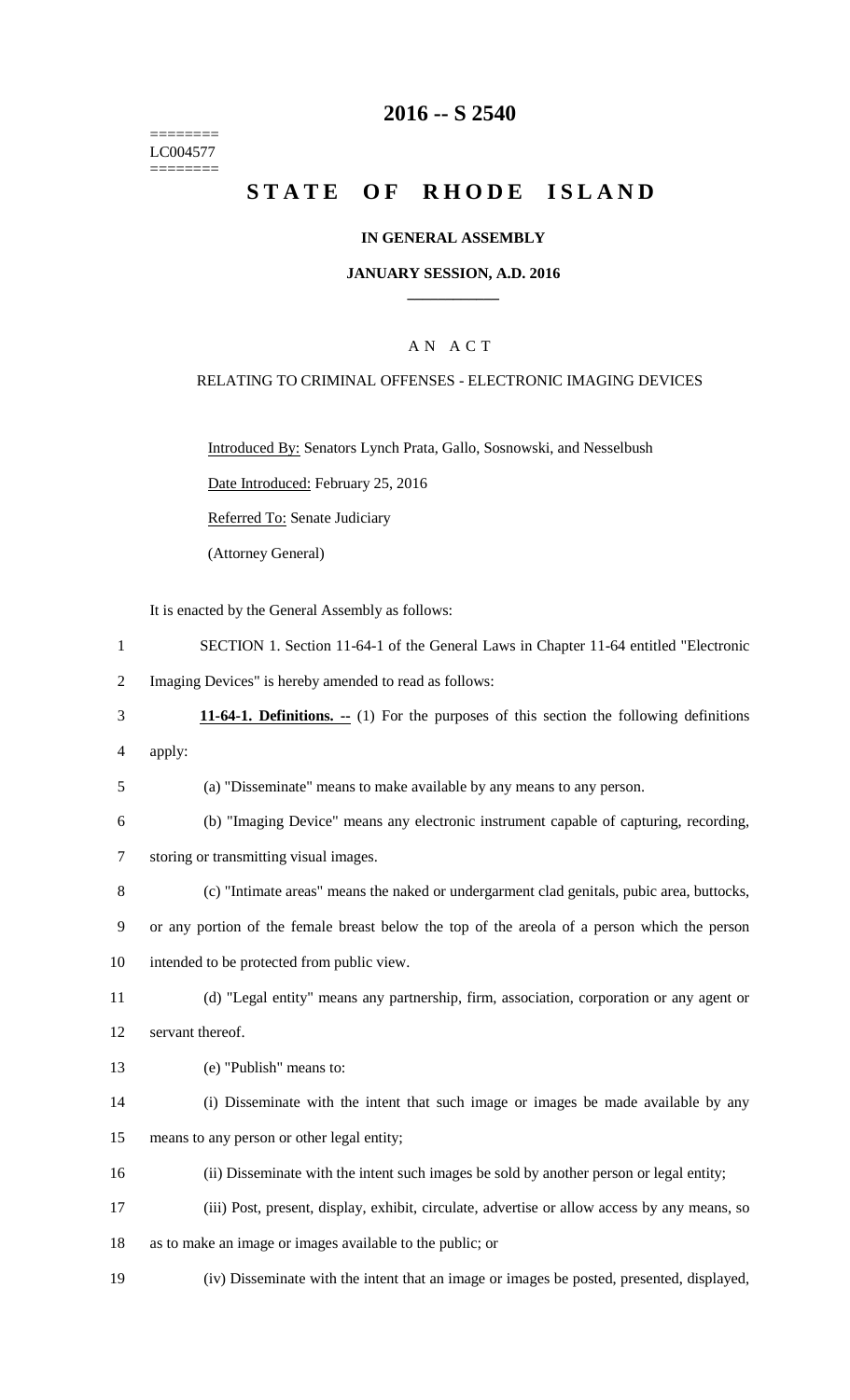- exhibited, circulated, advertised or made accessible by any means, and to make such images available to the public. (f) "Sell" means to disseminate to another person, or to publish, in exchange for something of value. (g) "Sexually explicit conduct" means actual: (1) Graphic sexual intercourse, including genital-genital, oral-genital, anal-genital, or oral-anal, or lascivious sexual intercourse where the genitals, or pubic area of any person is exhibited; (2) Bestiality; (3) Masturbation; or 11 (4) Sadistic or masochistic abuse. (h) "Visual image" means any photograph, picture, film, videotape, digital recording, or 13 other depiction, portrayal or representation of an object, including the human body. SECTION 2. Chapter 11-64 of the General Laws entitled "Electronic Imaging Devices" is hereby amended by adding thereto the following section: **11-64-3. Unauthorized dissemination of indecent material. --** (a) A person is guilty of unauthorized dissemination of indecent material when: (1) The person captures, records, stores, or receives a visual image depicting another person eighteen (18) years of age or older engaged in sexually explicit conduct or of the intimate areas of that person; (2) The visual image is captured, recorded, stored, or received with or without that person's knowledge or consent and under such circumstances in which a reasonable person would know or understand that the image was to remain private; and (3) The person by any means, intentionally disseminates, publishes, or sells such visual image without the affirmative consent of the depicted person or persons in the visual image for no legitimate purpose. (b) A third-party recipient of any visual image described in subsection (a) of this section does not violate this section if, they did not have actual knowledge that the visual image was intentionally disseminated, published, or sold in violation of subsection (a) of this section. (c) For the purposes of this section, "intimate areas" means the naked genitals, pubic area, buttocks, or any portion of the female breast below the top of the areola of a person, which the person intended to be protected from public view. (d) A first violation of this section shall be a misdemeanor and, upon conviction, subject
- 34 to imprisonment of not more than one year, a fine of not more than one thousand dollars (\$1,000),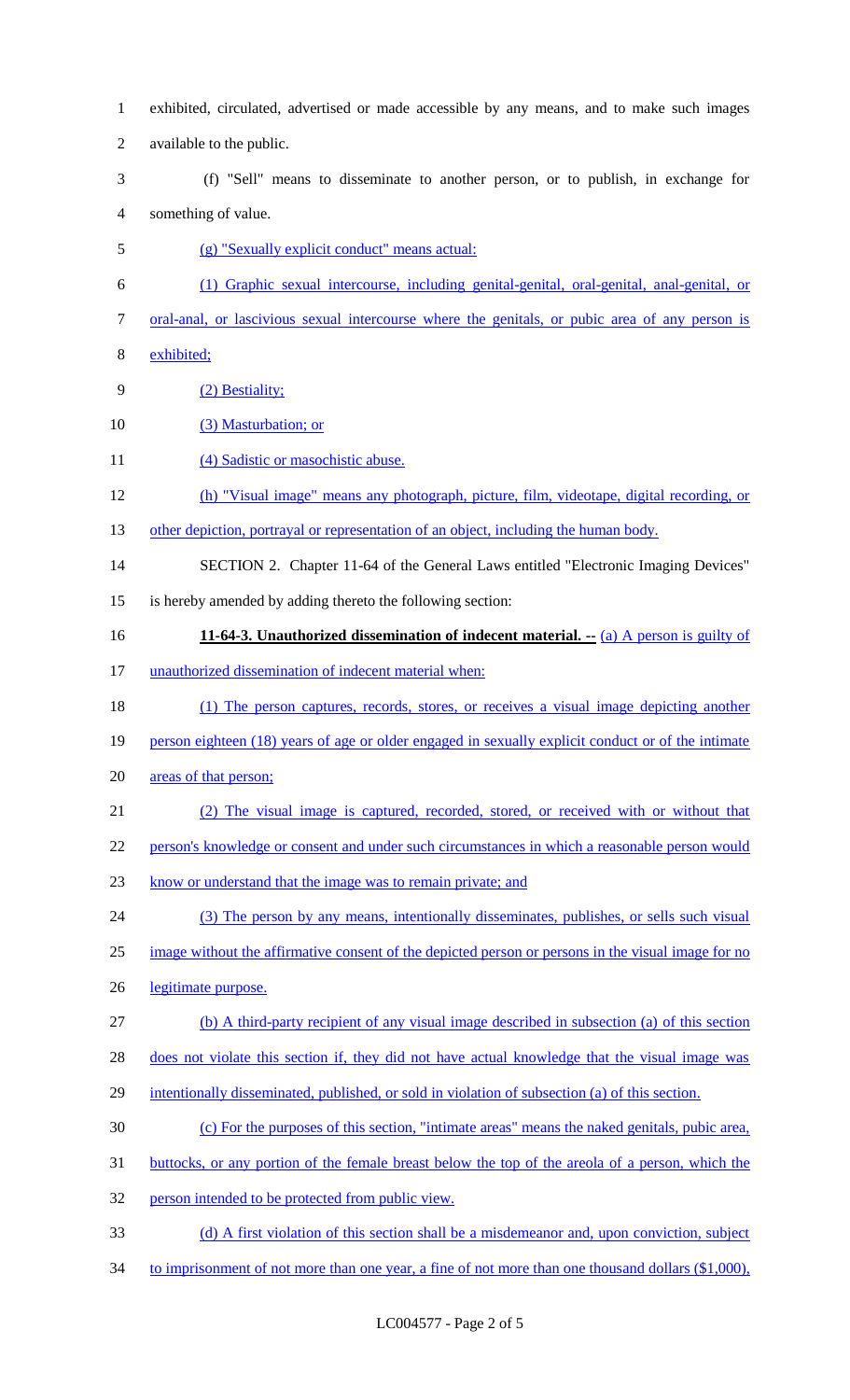1 or both. A second or subsequent violation of this section shall be a felony and, upon conviction, 2 subject to imprisonment for not more than three (3) years, a fine of not more than three thousand dollars (\$3,000), or both. (e) Any person who intentionally threatens to disclose any visual image described in 5 subsection (a) of this section and makes the threat to obtain a benefit in return for not making the disclosure or in connection with the threatened disclosure shall be guilty of a felony and, upon conviction, be subject to imprisonment for up to five (5) years, a fine of up to five thousand dollars (\$5,000), or both. (f) Any person who demands payment of money, property, services or anything else of value from a person in exchange for removing any visual image described in subsection (a) of this 11 section from public view shall be guilty of a felony and, upon conviction, be subject to 12 imprisonment for up to five (5) years, a fine of up to five thousand dollars (\$5,000), or both. (g) Those in violation of this section shall not be subject to sex offender registration 14 requirements set forth in §11-37.1-1 et seq., entitled "sexual offender registration and community 15 notification act." (h) The following activities are exempt from the provisions of this section: (1) The unauthorized dissemination of indecent material when the dissemination serves a 18 lawful purpose. (2) The unauthorized dissemination of indecent material when the dissemination is made 20 in the course of a lawful public proceeding. (3) The unauthorized dissemination of indecent material when the dissemination involves 22 voluntary nudity or sexual conduct in public or commercial settings or in a place where a person does not have a reasonable expectation of privacy. 24 (4) The unauthorized dissemination of indecent material when the dissemination is made in the public interest, including the reporting of unlawful conduct, or lawful and common practice 26 of law enforcement, criminal reporting, corrections, legal proceedings, medical activities, scientific activities, or educational activities. (5) The unauthorized dissemination of indecent material when the dissemination constitutes a matter of public concern. (i) Nothing in this section shall be construed to impose liability on an interactive computer service, as defined in 47 U.S.C. §230(f)(2), an information service, as defined in 47 U.S.C. §153, or a telecommunications service, as defined in §44-18-7.1(y)(i)(G), for content provided by another person. 34 (j) A violation of this section is committed within this state if any conduct that is an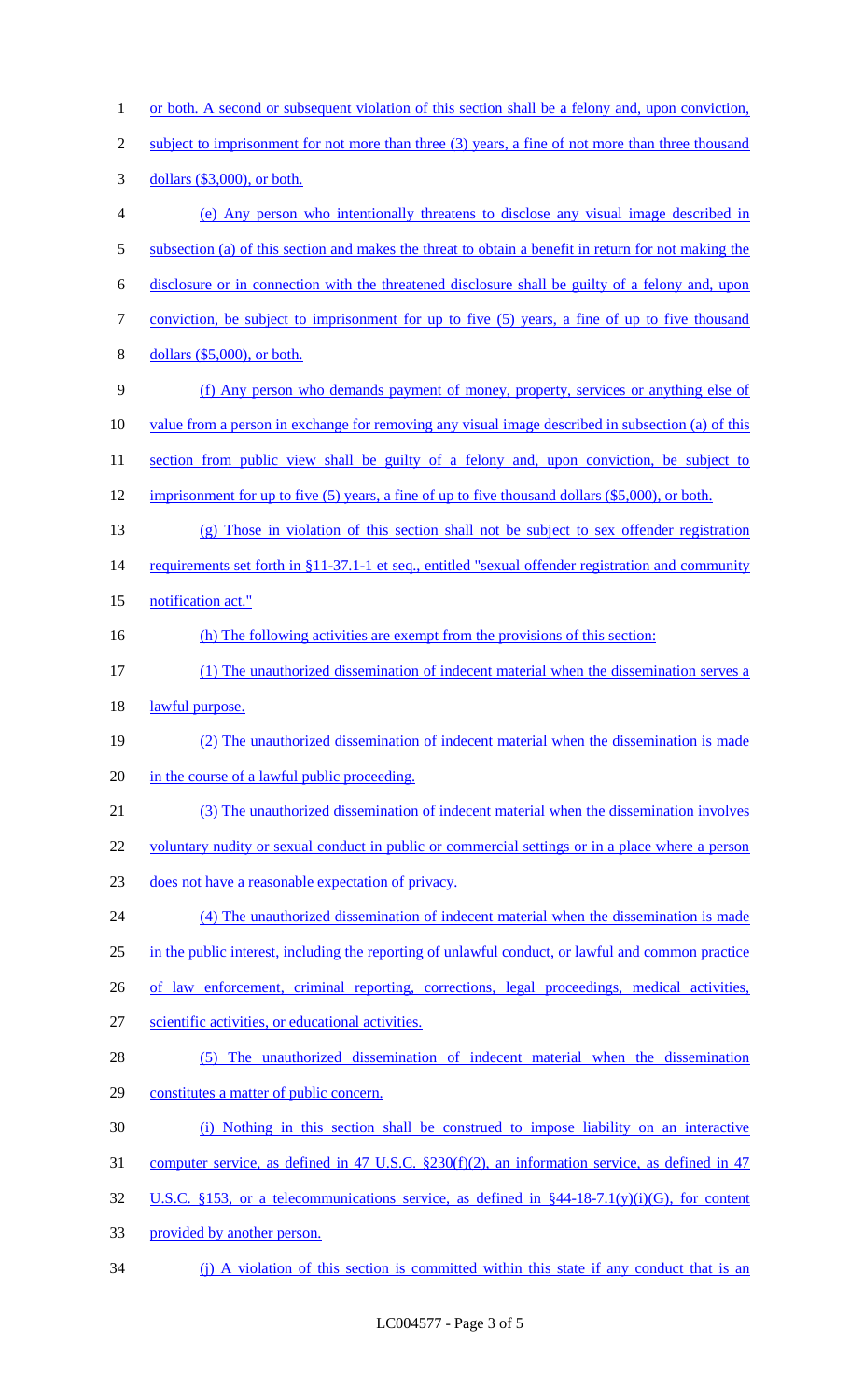- 1 element of the offense, or any harm to the depicted person resulting from the offense, occurs
- 2 within this state.
- 3 SECTION 3. This section shall take effect upon passage.

 $=$ LC004577 ========